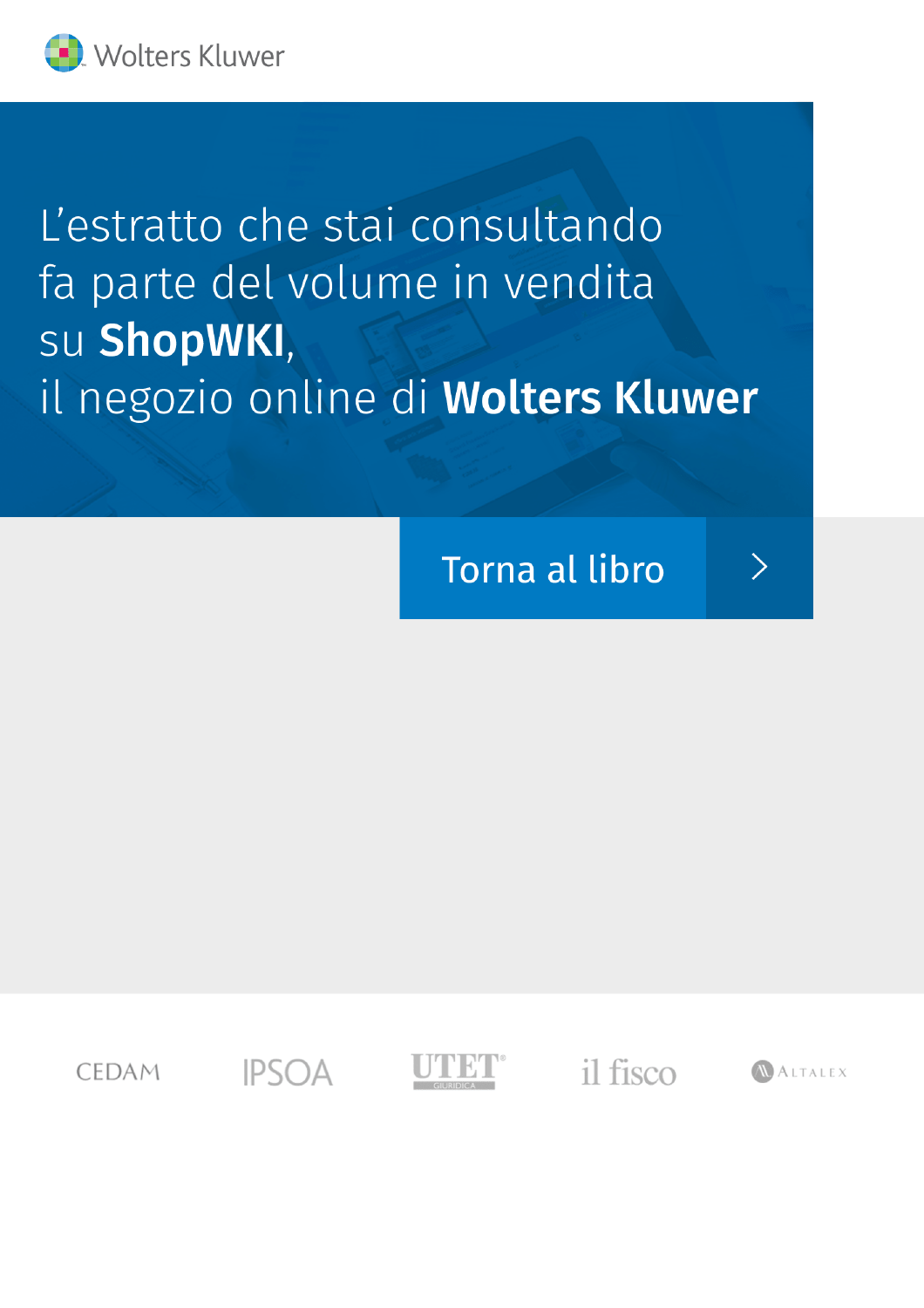# Table of Contents

| VII.         |
|--------------|
| XV           |
| XVII         |
| XIX.         |
| <b>XXIII</b> |

# **Civil Code**

### **Fourth Book – Obligations**

#### **Title II – Contracts in General**

# **Chapter I – Preliminary Provisions**

|                                                         | 5  |
|---------------------------------------------------------|----|
|                                                         | 8  |
|                                                         | 11 |
|                                                         | 14 |
| <b>Chapter II – The Required Elements of a Contract</b> |    |
|                                                         | 19 |
| Section $I$ – The Agreement of the Parties              |    |
|                                                         | 27 |
|                                                         | 37 |
|                                                         | 40 |
|                                                         | 44 |
|                                                         | 48 |
|                                                         | 51 |
|                                                         | 54 |
|                                                         | 57 |
|                                                         | 60 |
|                                                         | 63 |
|                                                         | 67 |
|                                                         | 70 |
|                                                         |    |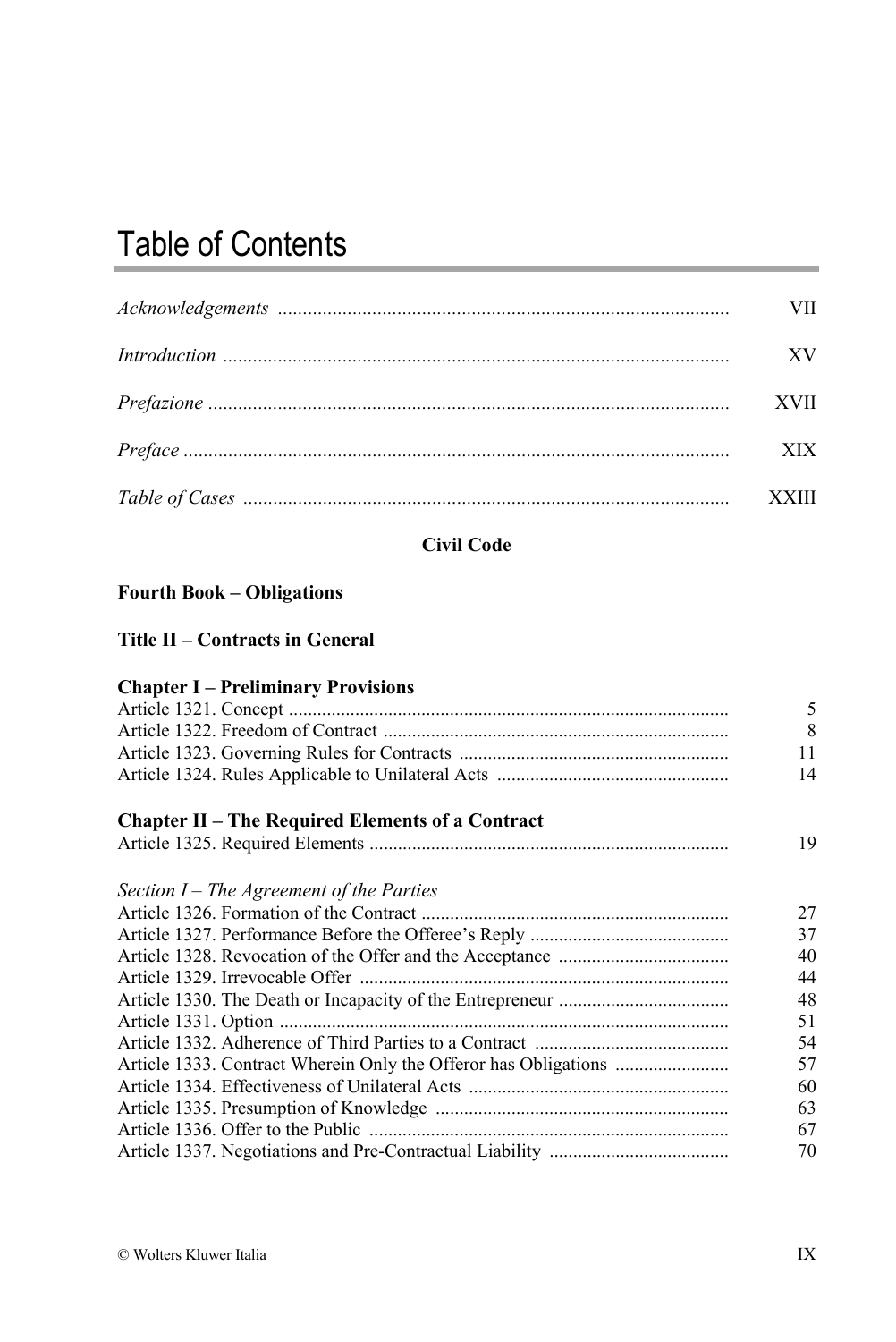|                                                  | 73  |
|--------------------------------------------------|-----|
|                                                  | 76  |
|                                                  | 80  |
|                                                  | 83  |
|                                                  | 89  |
| Section II - The Reason for the Contract         |     |
|                                                  | 95. |
|                                                  | 97  |
|                                                  | 99  |
| Section III - The Subject Matter of the Contract |     |
|                                                  | 105 |
|                                                  | 108 |
|                                                  | 112 |
|                                                  | 114 |
| Section IV - Form of the Contract                |     |
|                                                  | 119 |
|                                                  | 124 |
|                                                  | 126 |
| <b>Chapter III – Contract Conditions</b>         |     |
|                                                  | 131 |
|                                                  | 134 |
|                                                  | 137 |
|                                                  | 139 |
|                                                  | 142 |
|                                                  | 144 |
|                                                  | 146 |
|                                                  | 148 |
|                                                  | 151 |
| <b>Chapter IV – Contract Interpretation</b>      |     |
|                                                  | 155 |
|                                                  | 159 |
|                                                  | 162 |
|                                                  | 165 |
|                                                  | 167 |
|                                                  | 170 |
|                                                  | 173 |
|                                                  | 177 |
|                                                  | 181 |
|                                                  | 184 |
|                                                  |     |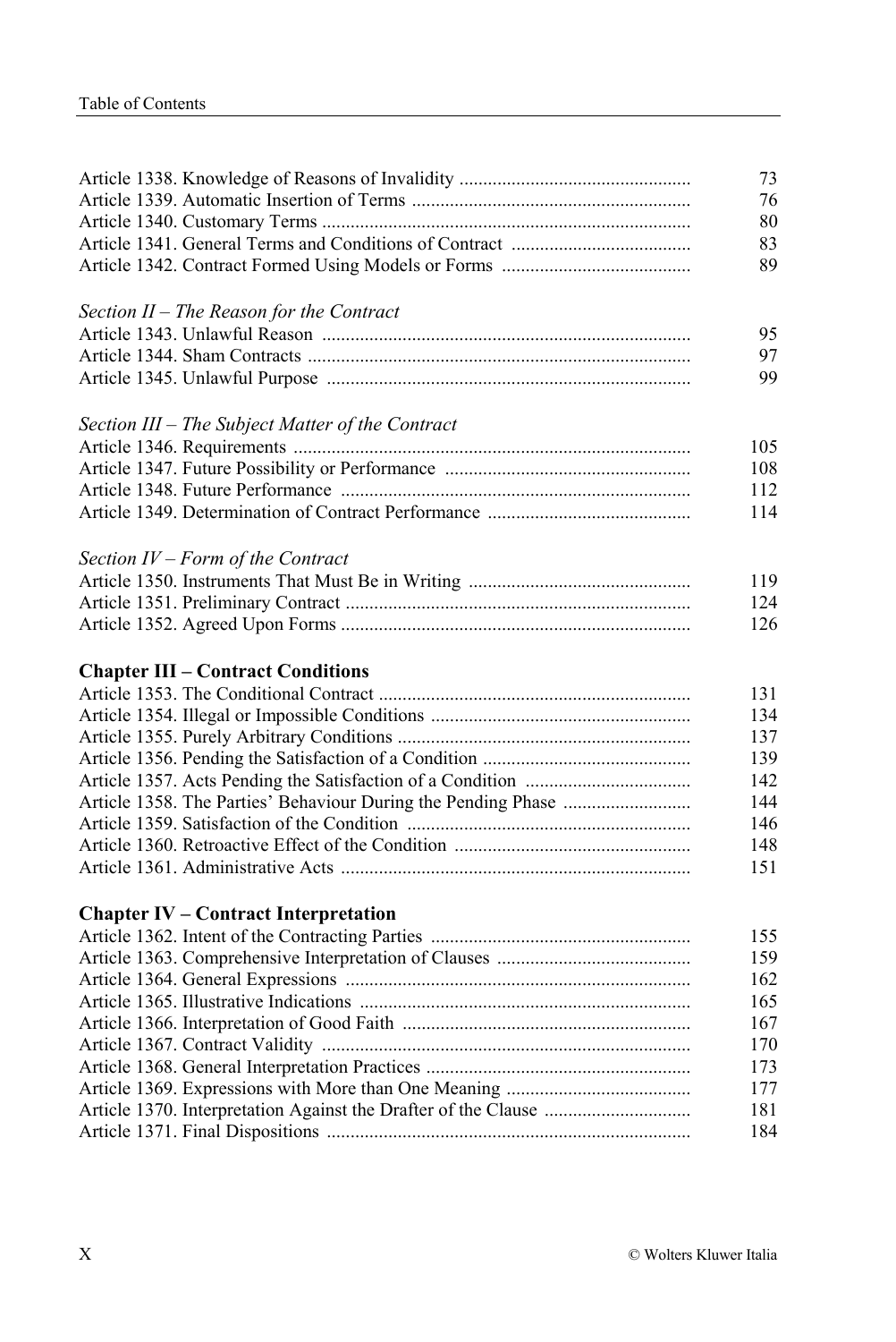# **Chapter V – Contractual Effects**

|                                                                     | 189  |
|---------------------------------------------------------------------|------|
|                                                                     | 193  |
|                                                                     | 196  |
|                                                                     | 201  |
|                                                                     | 206  |
|                                                                     | 209  |
|                                                                     | 2.12 |
|                                                                     | 2.14 |
|                                                                     | 216  |
| Article 1381. Promise of Obligation or Performance of a Third Party | 218  |
|                                                                     |      |

*Section II – Penalty and Deposit Clauses* 

| 223 |
|-----|
| 227 |
| 229 |
| 231 |
| 235 |

# **Chapter VI – Agency**

|                                                                    | 239 |
|--------------------------------------------------------------------|-----|
|                                                                    | 241 |
|                                                                    | 243 |
|                                                                    | 245 |
|                                                                    | 247 |
|                                                                    | 249 |
|                                                                    | 251 |
|                                                                    | 254 |
|                                                                    | 257 |
| Article 1396. Modifications and Termination of a Power of Attorney | 259 |
|                                                                    | 262 |
|                                                                    | 264 |
|                                                                    | 267 |
|                                                                    | 270 |
|                                                                    |     |

# **Chapter VII – Contract to be Concluded with Nominee**

| 275 |
|-----|
| 278 |
| 280 |
| 282 |
| 284 |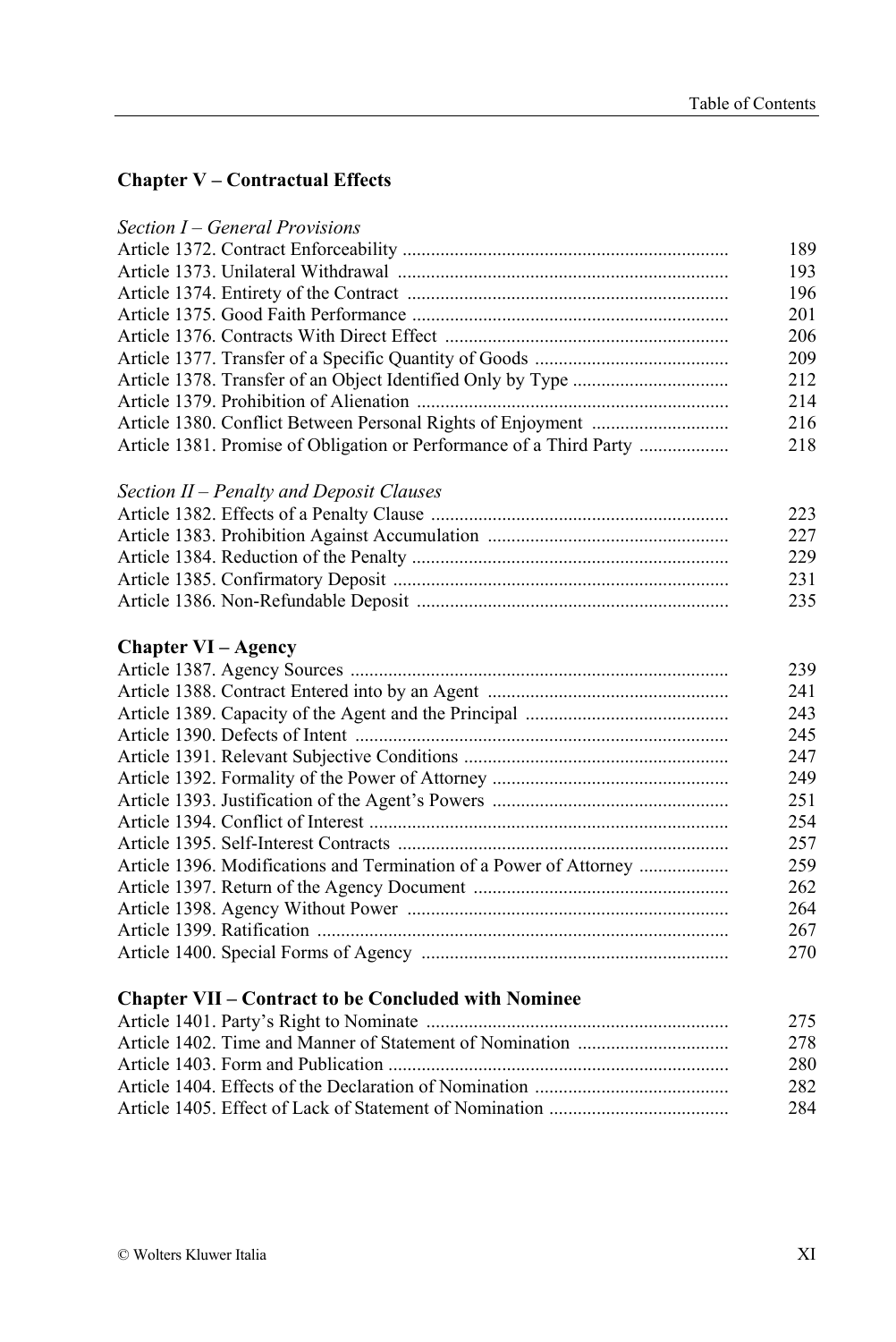#### **Chapter VIII – The Assignment of the Contract**

| 287 |
|-----|
| 290 |
| 292 |
| 295 |
| 297 |
|     |

# **Chapter IX – The Contract Made in Favour of Third Parties**

|                                                                                    | 301  |
|------------------------------------------------------------------------------------|------|
| Article 1412. Performance of a Contract in Favour of a Third Party after Stipulat- |      |
|                                                                                    | 305. |
| Article 1413. Defences Available to the Promisor Against a Third-Party Benefi-     |      |
|                                                                                    | 308  |

## **Chapter X – Sham**

| 313 |
|-----|
| 316 |
| 319 |
| 321 |
|     |

# **Chapter XI – The Nullity of the Contract**

| 325 |
|-----|
| 330 |
| 333 |
| 335 |
| 337 |
| 339 |
| 341 |
|     |

### **Chapter XII – Contract Voidability**

| Section I - Incapacity       |     |
|------------------------------|-----|
|                              | 345 |
|                              | 347 |
| Section II – Lack of Consent |     |
|                              | 351 |
|                              | 356 |
|                              | 360 |
|                              | 364 |
|                              | 367 |
|                              | 370 |
|                              | 372 |
|                              | 374 |
|                              | 377 |
|                              |     |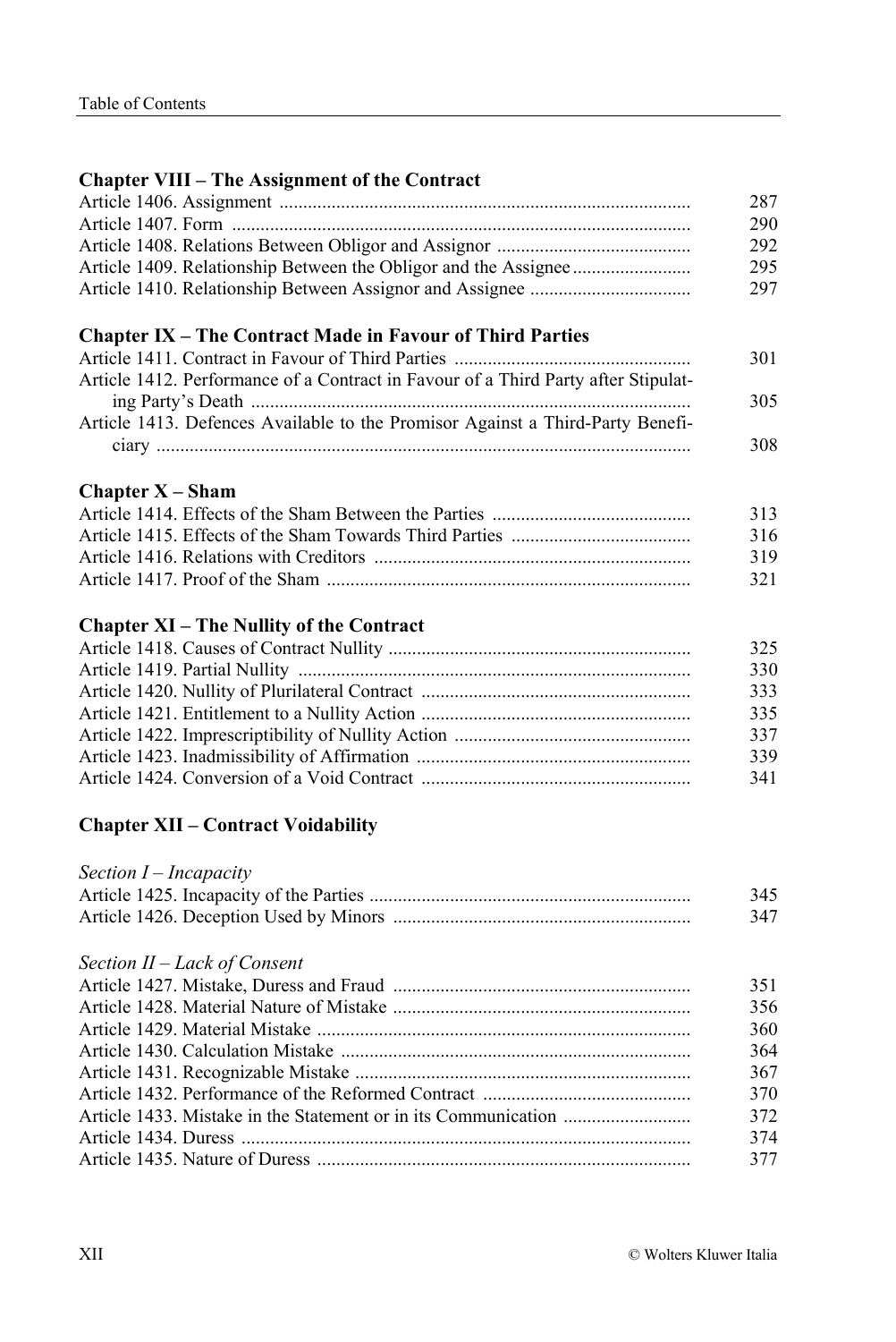| 380 |
|-----|
| 383 |
| 385 |
| 387 |
| 390 |

#### *Section III – Action for Avoidance*

| 395 |
|-----|
| 397 |
| 401 |
| 404 |
| 407 |
| 410 |

# **Chapter XIII – Rescission from the Contract**

|                                                                       | 415  |
|-----------------------------------------------------------------------|------|
|                                                                       | 419  |
|                                                                       | 42.4 |
|                                                                       | 42.7 |
|                                                                       | 430  |
| Article 1452. Effects of the Rescission with Respect to Third Parties | 432. |

### **Chapter XIV – Termination of the Contract**

| Section $I$ – Termination for Breach                                        |     |
|-----------------------------------------------------------------------------|-----|
|                                                                             | 437 |
|                                                                             | 442 |
|                                                                             | 446 |
|                                                                             | 449 |
|                                                                             | 451 |
|                                                                             | 454 |
|                                                                             | 456 |
|                                                                             | 458 |
| Article 1461. Change in the Financial Conditions of the Contracting Parties | 463 |
|                                                                             | 467 |
| Section $II$ – Supervening Impossibility                                    |     |
|                                                                             | 471 |
|                                                                             | 478 |
|                                                                             | 481 |
|                                                                             |     |
|                                                                             | 485 |
| Section III – Excessive Burden                                              |     |
|                                                                             | 489 |
|                                                                             | 493 |
|                                                                             | 494 |
|                                                                             |     |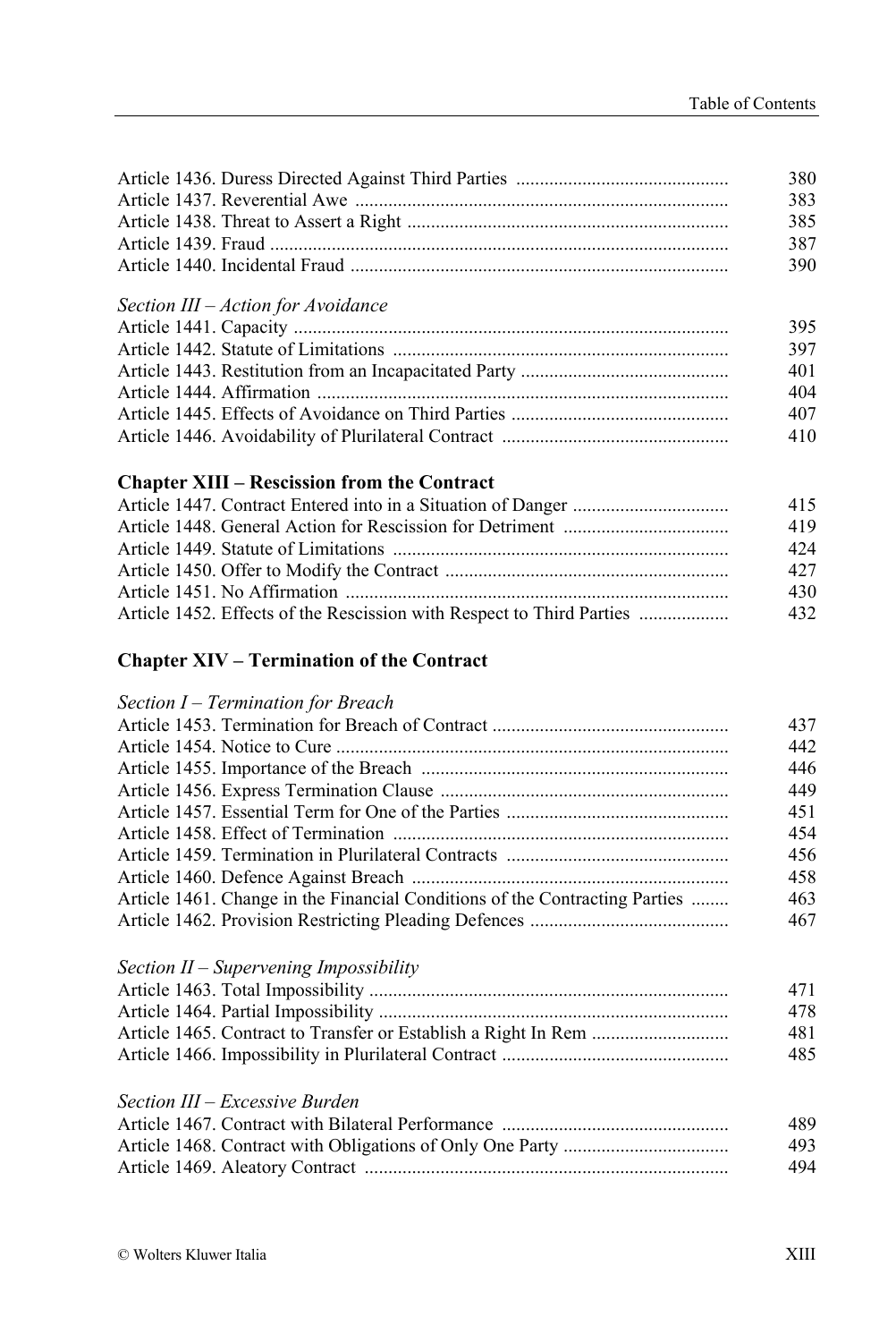# **Chapter XIV bis – Consumer Contracts**

| 497 |
|-----|
| 498 |
| 499 |
| 500 |
| 501 |
| 503 |